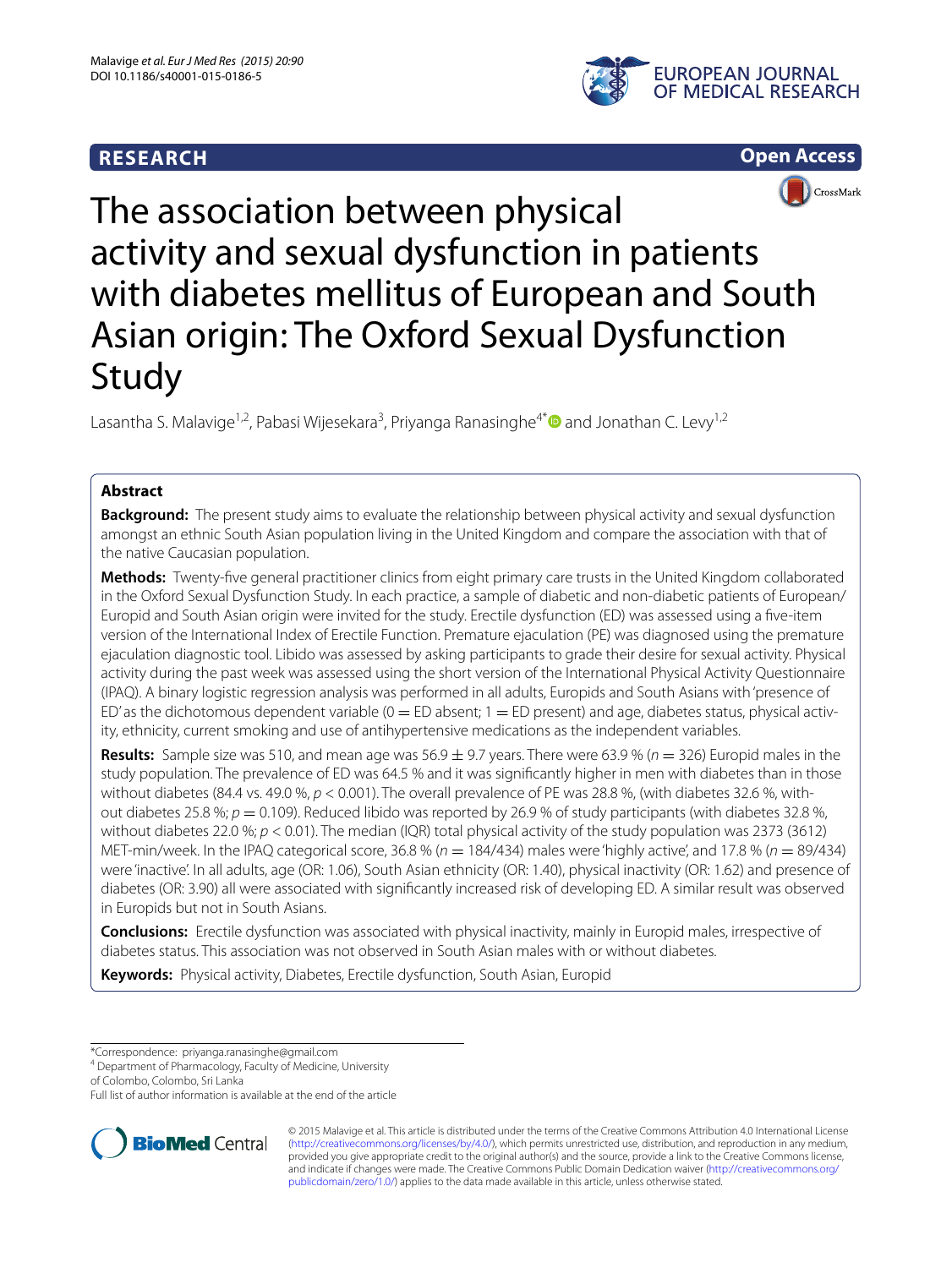### **Background**

Diabetes mellitus is a chronic non-communicable disease associated with a host of micro- and macro-vascular complications that increases morbidity and mortality, while also compromising quality of life [[1\]](#page-5-0). Sexual dysfunction is commonly seen in patients with diabetes mellitus. The prevalence of erectile dysfunction (ED) amongst diabetic men is estimated to be around 35–90 % [[2\]](#page-5-1). However, in contrast to men without diabetes, ED among patients with diabetes tends to occur 10–15 years earlier, is more severe, associated with a poorer quality of life, and is less responsive to treatment [\[3](#page-5-2)[–5](#page-5-3)]. This probably is a result of the multi-factorial aetio-pathogenesis of ED in patients with diabetes, where vascular, neurological and endocrine abnormalities act synergistically [\[6](#page-5-4)]. Hence, sexual dysfunction amongst patients with diabetes constitutes a complex and differential entity in forms of aetio-pathogenesis, progression and treatment. Sexual dysfunctions associated with diabetes are also known to compromise quality of life in both males and females [\[7](#page-5-5), [8\]](#page-5-6). In addition, ED is also known to precede cardiovascular clinical events in males [[9](#page-5-7)]. Therefore, it is important to study these sexual dysfunctions in diabetes and their associations in order to identify differential risk factors and formulate evidence-based management guidelines.

The association between diabetes mellitus and physical activity is well documented and strongly supported by research evidence. Increased levels of physical activity are known to reduce the risk of diabetes [\[10\]](#page-5-8). In addition, studies have also shown that an active and fit way of life substantially delays the progression from a state of impaired glycaemic control to frank diabetes [[11\]](#page-5-9). There is compelling observational evidence that higher levels of physical activity and cardio-respiratory fitness confers a substantial protection against mortality and premature cardiovascular disease in individuals with diabetes [\[12](#page-5-10)]. Sexual dysfunction in diabetes is also known to be associated with physical activity. Leisure time and work-related physical activity has shown a protective effect on ED among men with diabetes [[13](#page-5-11)]. Higher levels of physical activity have also shown a protective effect against female sexual dysfunction associated with diabetes [\[14](#page-5-12)].

Several studies have highlighted an ethnic disparity in the susceptibility towards diabetes and its complications, for example South Asians are known to have an increased predisposition for type II diabetes mellitus [[15\]](#page-5-13). In UK, the risk of diabetes is five times higher for immigrants from Pakistan and Bangladesh and three times higher for Indian immigrants, with an associated increased risk of complications, morbidity and mortality compared with the native white Caucasian population  $[16]$  $[16]$  $[16]$ . Progression of diabetes is also known to be more rapid among South Asians, the decline in glycaemic control over time was

much more rapid among South Asians when compared to Europeans [\[17](#page-6-1)]. In addition to the large populations in South Asia which comprises one-fourth of the worlds' population, a significant number of immigrants from the region are living in affluent Western nations [[18](#page-6-2)]. As a consequence, a disease such as type II diabetes mellitus affecting the ethnic South Asian sub-population will have potential implications on global health. Therefore, it is important to identify differential risk factors affecting disease susceptibility and progression among South Asians. Although there are studies exploring the associations between sexual dysfunction, diabetes and physical activity among Caucasians, at present there are no studies on an ethnic South Asian population [\[13](#page-5-11), [14](#page-5-12)]. The present study aims to evaluate the relationship between physical activity and sexual dysfunction amongst an ethnic South Asians population living in the United Kingdom and compare the association with that of the native Caucasian population.

# **Methods**

#### **Study population and sampling**

Detailed sampling has been described elsewhere, in brief 25 general practitioner (GP) clinics from eight primary care trusts (PCTs) in the United Kingdom collaborated in the Oxford Sexual Dysfunction Study [[19](#page-6-3)]. In each practice, a sample of diabetic and non-diabetic patients of European and South Asian origin were selected for invitation to participate in the study. The term "Europid" is used to denote people of European origin. This primary sample was sent invitation letters, the patient information sheet, and consent forms, with a request that the consent form be filled in and returned to the practice. Consenting individuals from the primary sample were then sent the study questionnaires. Subjects were excluded from analysis if they had previous prostate surgery, pelvic irradiation, or spinal cord injury or if their ethnic origin was other than SA or Europid. Ethical approval for this study was obtained from Oxfordshire Research Ethics Committee C. Research and Development approval was obtained from all participating PCTs.

#### **Data collection and cleaning**

All scales used in the study questionnaires were translated and linguistically validated into Punjabi, Urdu, Hindi, Tamil, and Sinhala languages. ED was assessed using a five-item version of the International Index of Erectile Function (IIEF-5), also known as the Sexual Health Inventory for Men [[20\]](#page-6-4). ED was categorized into five grades of severity on the basis of the IIEF-5 score, 22–25 (normal erectile function), 17–21 (mild ED), 12–16 (mild to moderate ED), 8–11 (moderate ED), and 1–7 (severe to complete ED). For analytical purposes, a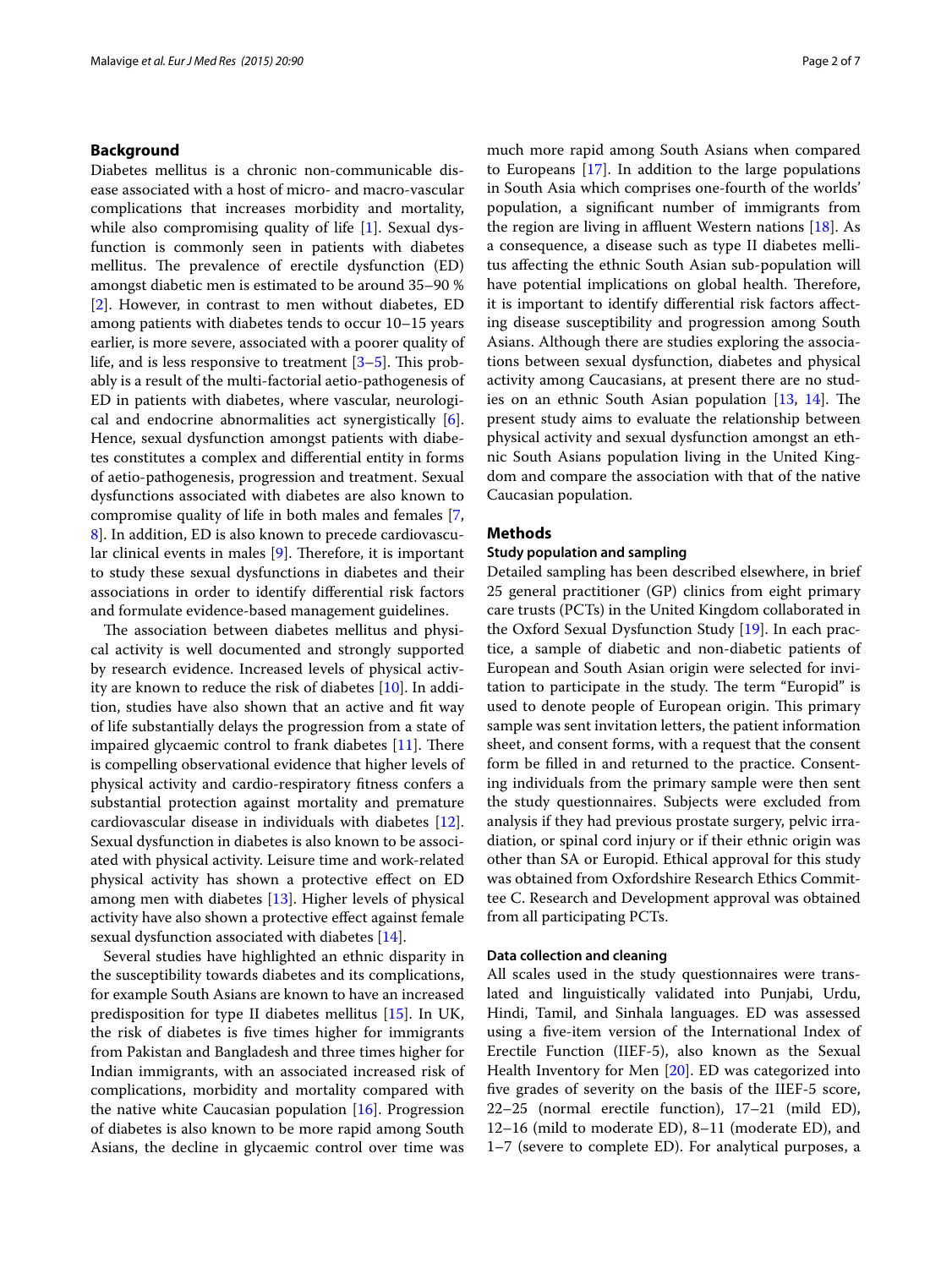binary variable was also created where an IIEF-5 score of 22–25 was considered normal and 1–21 was considered as having ED. PE was diagnosed using the premature ejaculation diagnostic tool (PEDT) [[21\]](#page-6-5). The scores were then categorized into "no PE" (PEDT score 0–8), "probable PE" (PEDT score 9–10), and "PE" (PEDT score 11–20). In addition, a binary variable was created for the purpose of analysis, where a PEDT score of 0–10 was taken as not having PE and scores of 11 and above taken as having PE. Libido was assessed by asking participants to grade their desire for sexual activity as either "very high", "high", "moderate", "low" or "very low/none". These five categories were subsequently combined as normal libido ("moderate", "high", or "very high") and reduced libido ("low" or "very low/none") for the purpose of analysis.

Physical activity during the past week was assessed using the short version of the International Physical Activity Questionnaire (IPAQ) [[22\]](#page-6-6). The short IPAQ allows categorical and continuous measurements of physical activity. The continuous score allows the estimation of the weekly energy expenditure expressed in MET-min/week (metabolic equivalent-minutes). The categorical score classifies individual into three categories; 'inactive', 'moderately active' and 'highly active'. Records maintained by the GP practice were used to ascertain anthropometric, clinical, and biochemical data.

Data cleaning was done in accordance with the IPAQ data processing guideline [[23](#page-6-7)]. The data processing guideline of the IPAQ is used to exclude outlier data, recode minimum values and deal with high values. These guidelines ensure that highly active people remain classified as 'highly active', while decreasing the chances that less active individuals are misclassified and coded as 'highly active'. Furthermore, given the non-normal distribution of energy expenditure in many populations, the continuous indicator (MET-min/week) is presented as median values with inter-quartile range (IQR) rather than means, as recommended by the IPAQ data processing guideline [[23\]](#page-6-7).

#### **Data analysis**

Data were analyzed using SPSS version 17.0 (SPSS Inc., Chicago, IL, USA). The significance of the differences between proportions and means was tested using *z* test and Student's *t* test or ANOVA, respectively. Subjects were divided into two groups based on IPAQ categorical score, the 'moderately active' and 'highly active' groups were combined to one group ('physically active') and the 'inactive' group remained the same ('physically inactive'). A binary logistic regression analysis was performed in all adults with 'presence of ED' as the dichotomous dependent variable ( $0 = ED$  absent;  $1 = ED$  present) and age,

diabetes status ( $0 =$  absent,  $1 =$  present), physical activity ( $0 =$  physically inactive,  $1 =$  physically active), ethnicity ( $0 =$  Europid,  $1 =$  South Asian), current smoking  $(0 =$  non-smoker,  $1 =$  smoker) and use of antihypertensive medications ( $0 = no$ ,  $1 = yes$ ) as the independent variables. The explanatory independent variables that were associated with the dependent variable in univariate analysis  $(p < 0.25)$  were selected to be included in the regression analysis. The explanatory variables selected above were subsequently included in a binary logistic regression model, a backward elimination procedure was used and a *p* value of 0.10 was considered as the cut-off for removal of variables. A similar binary logistic regression analysis with above dependant and independent variables was also performed separately for both Europids and South Asians separately. In all statistical analyses, a *P* < 0.05 was considered significant.

## **Results**

#### **Sample characteristics**

Sample size was 510, and mean age was  $56.9 \pm 9.7$  years (range 20–72). There were 63.9 % (*n* = 326) Europid males in the study population. There was no significant difference in mean age between Europids (56.5  $\pm$  8.9 years) and South Asians (56.9  $\pm$  10.9 years). The prevalence of diabetes, hypertension and ischaemic heart disease in the population were 45.5 % ( $n = 232/510$ ), 53.2 % (*n* = 260/489) and 16.2 % (*n* = 79/489), respectively. The prevalence of hypertension and ischaemic heart disease were both higher among men with diabetes than those without ( $p < 0.05$ ); however, there was no significant ethnic variation between Europids and South Asians [\[19](#page-6-3)]. The overall prevalence of smoking was 54.9 % ( $n = 280$ ), and it was significantly higher in Europid males (66.5 %) than South Asians  $(34.8 \%) (p < 0.05)$ . This was observed in both males with diabetes (69.5 vs. 37.5 %) and without diabetes (64.1 vs. 31.3 %). Further details of the baseline characteristics are summarized elsewhere [\[19\]](#page-6-3).

#### **Prevalence of sexual dysfunction**

The prevalence of ED as assessed by the IIEF (score 1–21) was 64.5 % and it was significantly higher in men with diabetes than in those without diabetes (84.4 vs. 49.0 %,  $p < 0.001$ ). In men with diabetes the prevalence of ED was similar in Europids and South Asians (84.1 vs. 84.8 %); however, in men without diabetes, South Asians had a higher prevalence of ED (62.3 vs. 44.1 %) (*p* < 0.05). The overall prevalence of PE was 28.8 %, (with diabetes 32.6 %, without diabetes 25.8 %; *p* = 0.109). More South Asian men reported PE (with diabetes 45.8 %, without diabetes 41.9 %) than their Europid counterparts (with diabetes 22.4 %, without diabetes 20.2 %), irrespective of diabetes status (*p* < 0.001). Reduced libido was reported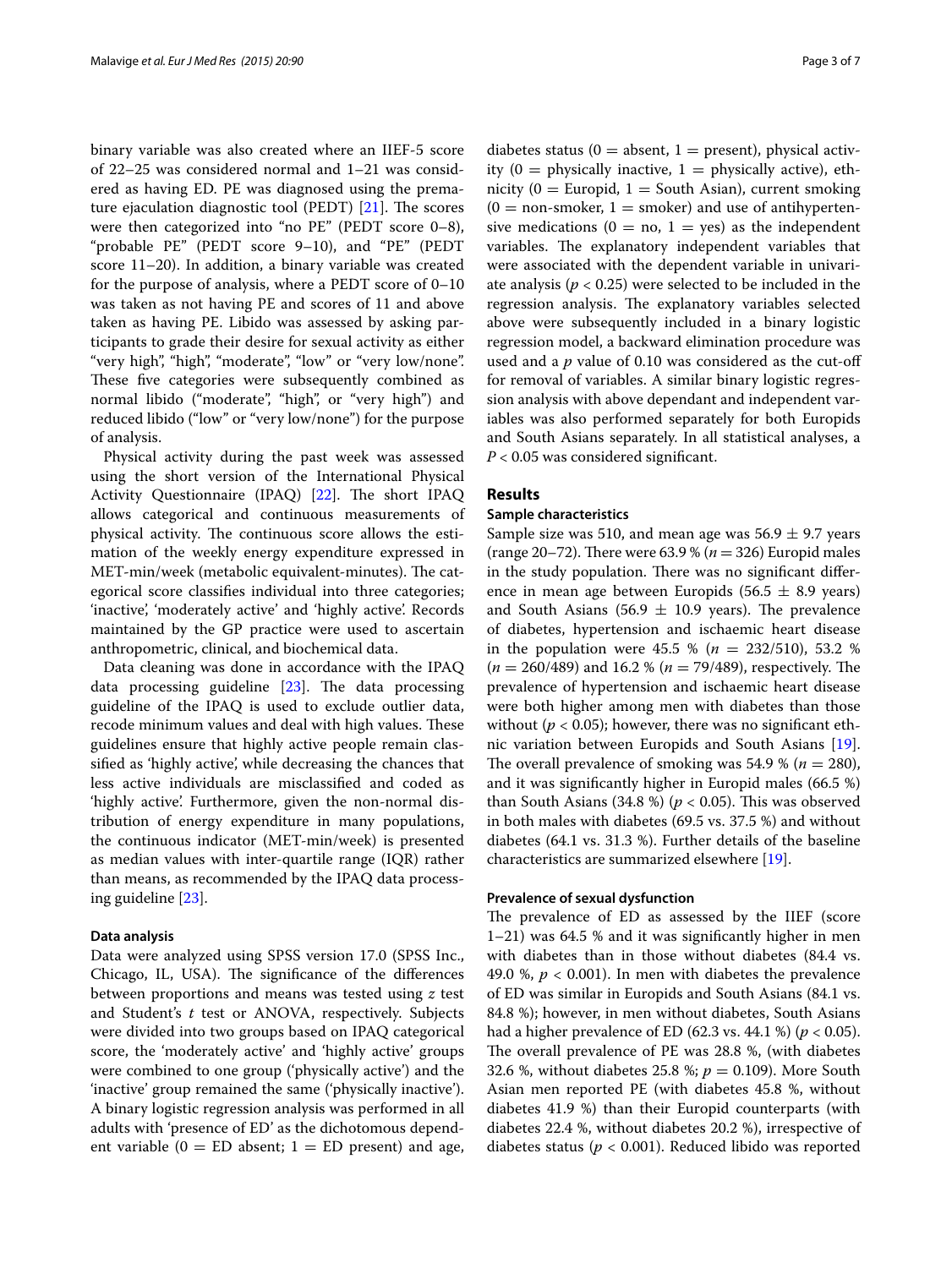by 26.9 % of study participants (with diabetes 32.8 %, without diabetes 22.0 %;  $p < 0.01$ ). However, there was no significant difference in reduced libido between the ethnic groups.

#### **Physical activity of the study population**

The median (IQR) total physical activity of the study population was 2373 (3612) MET-min/week. In the IPAQ categorical score, 36.8 % ( $n = 184/434$ ) males were 'highly active', and 17.8 % ( $n = 89/434$ ) were 'inactive'. Europid males had a median (IQR) total physical activity level of 2680.5 (3974.63) MET-min/week, which was significantly higher than the total physical activity level of South Asians [1680 (3271) MET-min/week] (*p* < 0.05). However, this difference was not observed independently in patients with and without diabetes. Among Europids 45.7 % were 'highly active', compared to 36.4 % among South Asians ( $p < 0.05$ ) in the IPAQ categorical score. This difference was not significant in the 'moderately active' and 'inactive' groups. There was no significant difference in the IPAQ continuous and categorical scores in males with and without diabetes.

## **Physical activity, sexual dysfunction and diabetes**

In all males median MET-min/week was significantly lower in those with ED  $(p < 0.01)$  $(p < 0.01)$  (Table 1). A similar pattern was observed in Europids when considered separately, but not in South Asians. In patients with diabetes, a lower median MET-min/week was observed in those with ED ( $p < 0.05$ ) (Table [1\)](#page-3-0). In Europid males with diabetes, those with ED had a lower median METmin/week; however, this was not observed in South

Asians. A similar relationship was not observed for ED in patients without diabetes. In all males and in Europids a significantly lower percentage of those with ED were in the highly active group in the IPAQ categorical score (Table [2\)](#page-4-0). This was not observed in South Asians.

In all males with diabetes 37.0 % of males with ED were highly active in comparison to 51.9 % males without ED who were highly active in the IPAQ categorical score (*p* < 0.01). Similarly in Europid males with diabetes and ED 35.6 % were highly active, as compared to 71.4 % of diabetic males without ED ( $p < 0.01$ ). This relationship was not observed in South Asians and patients without diabetes. PE and libido did not show any distinct relationship with median MET-min/week (Table [1\)](#page-3-0) and IPAQ categorical score (Table [2\)](#page-4-0) in all adults, Europids and South Asians, irrespective of diabetes status.

#### **Results of the logistic regression analysis**

The results of the binary logistic regression analysis in all adults using the dichotomous variable 'presence of ED' as the dependant factor and other independent variables are shown in Table [3](#page-4-1). The overall model was statistically significant and the Cox and Snell  $R^2$  and Nagelkerke  $R^2$ values were 0.232 and 0.384, respectively. The results indicate that in all adults, age (OR: 1.06), South Asian ethnicity (OR: 1.40), physical inactivity (OR: 1.62) and presence of diabetes (OR: 3.90) all were associated with significantly increased risk of developing ED (Table [3](#page-4-1)). A similar result was observed in Europids. However, in South Asians physical inactivity was not associated with an increased risk of ED (Table [3](#page-4-1)).

<span id="page-3-0"></span>

|  |  |  |  | Table 1 Median physical activity level and sexual dysfunction in all males, Europids and South Asians |  |
|--|--|--|--|-------------------------------------------------------------------------------------------------------|--|
|--|--|--|--|-------------------------------------------------------------------------------------------------------|--|

|                           | Median MET-min/week (IQR)   |             |         |                       |             |         |               |             |         |
|---------------------------|-----------------------------|-------------|---------|-----------------------|-------------|---------|---------------|-------------|---------|
|                           | <b>Erectile dysfunction</b> |             | p value | Premature ejaculation |             | p value | Libido        |             | p value |
|                           | Absent                      | Present     |         | Absent                | Present     |         | <b>Normal</b> | Reduced     |         |
| All males                 |                             |             |         |                       |             |         |               |             |         |
| All                       | 2772 (4122)                 | 2066 (3532) | < 0.01  | 2400 (3851)           | 2079 (3465) | 0.226   | 2373 (3573)   | 2400 (3921) | 0.916   |
| Europids                  | 3355 (4340)                 | 2493 (3768) | < 0.01  | 2763 (4382)           | 2652 (3400) | 0.283   | 2706 (4076)   | 2641 (3846) | 0.929   |
| South Asians              | 1985 (2841)                 | 1662 (3142) | 0.184   | 1782 (3442)           | 1638 (3465) | 0.931   | 1710 (2925)   | 1584 (3726) | 0.909   |
| Patients with diabetes    |                             |             |         |                       |             |         |               |             |         |
| All                       | 3816 (7492)                 | 1980 (3472) | < 0.05  | 2424 (3711)           | 2079 (4358) | 0.307   | 2163 (3721)   | 2148 (3465) | 0.887   |
| Europids                  | 6075 (7539)                 | 2446 (3478) | < 0.01  | 2739 (3336)           | 2706 (5095) | 0.168   | 2772 (5013)   | 2400 (3057) | 0.652   |
| South Asians              | 1638 (2940)                 | 1674 (3560) | 0.694   | 1680 (3231)           | 1538 (4346) | 0.974   | 1674 (3123)   | 1584 (4510) | 0.910   |
| Patients without diabetes |                             |             |         |                       |             |         |               |             |         |
| All                       | 2706 (3444)                 | 2333 (4050) | 0.109   | 2272 (4449)           | 2493 (2712) | 0.686   | 2382 (3420)   | 2655 (4180) | 0.644   |
| Europids                  | 2836 (4125)                 | 2641 (4191) | 0.271   | 2772 (5174)           | 2598 (2475) | 0.827   | 2706 (3706)   | 3093 (3515) | 0.401   |
| South Asians              | 1853 (2772)                 | 1538 (3025) | 0.361   | 1737 (3699)           | 1809 (3304) | 0.879   | 1746 (3063)   | 1280 (3722) | 0.398   |

*IQR* inter-quartile range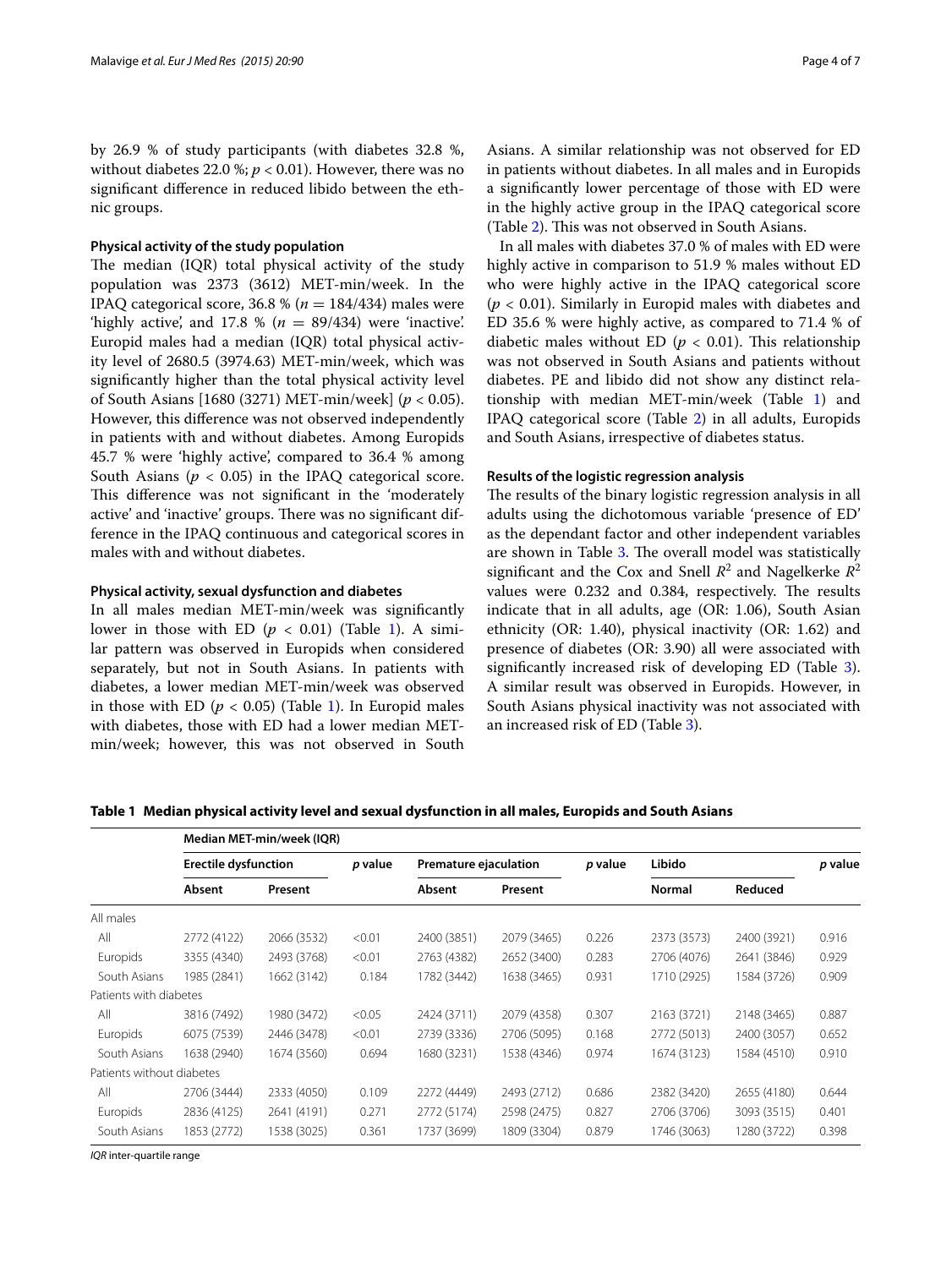|                      | Percentage (95 % CI)        |                                   |        |                                      |                                         |                |                     |                                         |         |
|----------------------|-----------------------------|-----------------------------------|--------|--------------------------------------|-----------------------------------------|----------------|---------------------|-----------------------------------------|---------|
|                      | <b>Erectile dysfunction</b> |                                   |        | <i>p</i> value Premature ejaculation |                                         | p value Libido |                     |                                         | p value |
|                      | Absent                      | Present                           |        | Absent                               | Present                                 |                | <b>Normal</b>       | Reduced                                 |         |
| All males            |                             |                                   |        |                                      |                                         |                |                     |                                         |         |
| Highly active        | 53.7 (44.4–62.7)            | 37.9 (32.5 - 43.6)                | < 0.01 | 44.7 (39.1–50.4)                     | 38.5 (29.1–48.5)                        | 0.304          | 43.4 (37.9–48.9)    | $40.4(31.1 - 50.2)$                     | 0.654   |
| Moderately<br>active | 31.7 (23.6–40.7)            | 39.2 (33.8-44.9)                  | 0.153  |                                      | 35.5 (30.2-41.0) 40.4 (30.9-50.5)       | 0.411          | $36.5(31.3 - 42.0)$ | 38.5 (29.4–48.3)                        | 0.732   |
| Inactive             | 14.6 (8.9 - 22.1)           | $22.8(18.3 - 27.9)$               | 0.065  |                                      | 19.8 (15.5-24.7) 21.2 (13.8-30.3) 0.779 |                | 20.1 (15.9–24.9)    | 21.1 (13.9–29.9)                        | 0.891   |
| Europids             |                             |                                   |        |                                      |                                         |                |                     |                                         |         |
| Highly active        |                             | 57.3 (46.4–67.7) 40.2 (33.2–47.6) | < 0.01 |                                      | 47.7 (40.9–54.6) 40.4 (27.0–54.9)       | 0.358          | 47.6 (40.7-54.6)    | 39.7 (28.0-52.3)                        | 0.266   |
| Moderately<br>active |                             | 28.1 (19.1–38.6) 36.0 (29.1–43.3) | 0.221  |                                      | 31.9 (25.8-38.6) 40.4 (27.0-54.9) 0.256 |                | 31.4 (25.2–38.2)    | 39.7 (28.0-52.3) 0.237                  |         |
| Inactive             | $14.6(8.0-23.7)$            | 23.8 (17.9 - 30.6)                | 0.084  | $20.4(15.2 - 26.4)$                  | 19.2 (9.6–32.5)                         | 0.924          | $21.0(15.7 - 27.1)$ | $20.6(11.7 - 32.1)$                     | 0.932   |
| South Asians         |                             |                                   |        |                                      |                                         |                |                     |                                         |         |
| Highly active        |                             | 44.1 (27.2-62.1) 34.1 (26.1-43.6) | 0.319  | 38.1 (28.5–48.6)                     | 36.5 (23.6–51.0)                        | 0.861          | 35.4 (26.6–44.9)    | $41.5(26.3 - 57.9)$                     | 0.572   |
| Moderately<br>active |                             | 41.2 (24.6–59.3) 44.3 (35.3–53.6) | 0.846  |                                      | 43.3 (33.3–53.8) 40.4 (27.0–54.9) 0.862 |                |                     | 46.0 (36.6–55.6) 36.6 (22.1–53.1) 0.359 |         |
| Inactive             | $14.7(5.0 - 31.1)$          | 21.3 (14.4–29.6)                  | 0.473  | 18.6 (11.4–27.7)                     | 23.1 (12.5-36.8) 0.526                  |                | 18.6 (11.9-27.0)    | $22.0(10.6 - 37.6)$                     | 0.650   |

<span id="page-4-0"></span>**Table 2 IPAQ categorical scores and sexual dysfunction in all males, Europids and South Asians**

<span id="page-4-1"></span>**Table 3 Binary logistic regression analysis of erectile dysfunction in all adults, Europids and South Asians**

| Co-variants                   | Odds ratio (95 % CI)     |                                                    |                          |  |  |  |  |  |
|-------------------------------|--------------------------|----------------------------------------------------|--------------------------|--|--|--|--|--|
|                               | All adults               | <b>Europids</b>                                    | <b>South Asians</b>      |  |  |  |  |  |
| South Asian<br>ethnicity      | $1.40(1.02 - 1.78)^{\#}$ |                                                    |                          |  |  |  |  |  |
| Age                           |                          | $1.06(1.04 - 1.09)^{\#}$ 1.05 $(1.02 - 1.09)^{\#}$ | $1.09(1.01 - 1.19)^{\#}$ |  |  |  |  |  |
| Physically inac-<br>tive      |                          | $1.62$ (1.22-2.02)* 1.89 (1.06-3.40)*              | $1.54(0.28 - 8.62)$      |  |  |  |  |  |
| Presence of<br>diabetes       |                          | $3.90(2.30-6.62)^*$ 5.48 $(2.76-10.90)^*$          | $6.09(3.65 - 9.93)^*$    |  |  |  |  |  |
| Current smoking               | $0.98(0.97 - 1.00)$      | $1.02(0.99 - 1.04)$                                | $0.91(0.74 - 1.07)$      |  |  |  |  |  |
| Use of antihy-<br>pertensives | $0.82(0.56 - 1.21)$      | $1.03(0.84 - 1.22)$                                | $0.94(0.15 - 5.98)$      |  |  |  |  |  |
|                               |                          |                                                    |                          |  |  |  |  |  |

\* *p* < 0.001; # *p* < 0.05

#### **Discussion**

The results from the Oxford Sexual Dysfunction Study demonstrate that ED was associated with physical inactivity, mainly in Europid males. Europid males with ED had a lower median weekly MET-min in the IPAQ continuous score and were less 'highly active' in the IPAQ categorical score. Physical inactivity was associated with ED in Europid males in the binary logistic regression analysis, controlling for confounders such as age, diabetes, and use of antihypertensive medications. However, a similar association was not observed in South Asians males with ED. Other sexual dysfunctions such as PE and loss of libido did not demonstrate any significant relationship with physical activity, in both ethnicities, irrespective of diabetes status.

According to a recent systematic review on physical activity and ED conducted in 2015, both observational and interventional studies (including randomized controlled trials) from Austria, Australia, Brazil, China, Finland, Italy, Romania and USA have clearly demonstrated a relationship between physical activity and ED in males [[24\]](#page-6-8). The odds ratio for physical inactivity/low physical activity observed in Australia (1.5) and China (1.13–1.67), were similar to that of the Europid males from UK (1.86) in the present study [[24](#page-6-8)]. In addition, high levels of physical activity has demonstrated a protective effect, reducing the occurrence of ED in Australia (OR: 0.47), Austria (OR: 0.17), Finland (OR: 0.12), Italy (OR: 0.8) and USA (OR: 0.7) [[24\]](#page-6-8). This review also showed that the intensity of physical activity is associated with ED levels, with the greatest benefits resulting from moderate to vigorous levels of physical activity [[24](#page-6-8)]. Studies have shown that physical activity ameliorates ED by multiple mechanisms, including; improved cardiovascular fitness and endothelial dysfunction [[25](#page-6-9)], increase in endothelial-derived NO [[26\]](#page-6-10), decrease in oxidative stress [\[27\]](#page-6-11) and increase in regenerative endothelial progenitor cells (EPCs) [[28\]](#page-6-12).

Our results also show that the relationship between physical activity and ED is similar even for Europid males with diabetes. This has been observed earlier in males with metabolic syndrome and ED [[29\]](#page-6-13). Previous studies have also shown that, in hypertensive patients with ED, an 8-week exercise training for the duration of 45–60 min per day improved ED compared with controls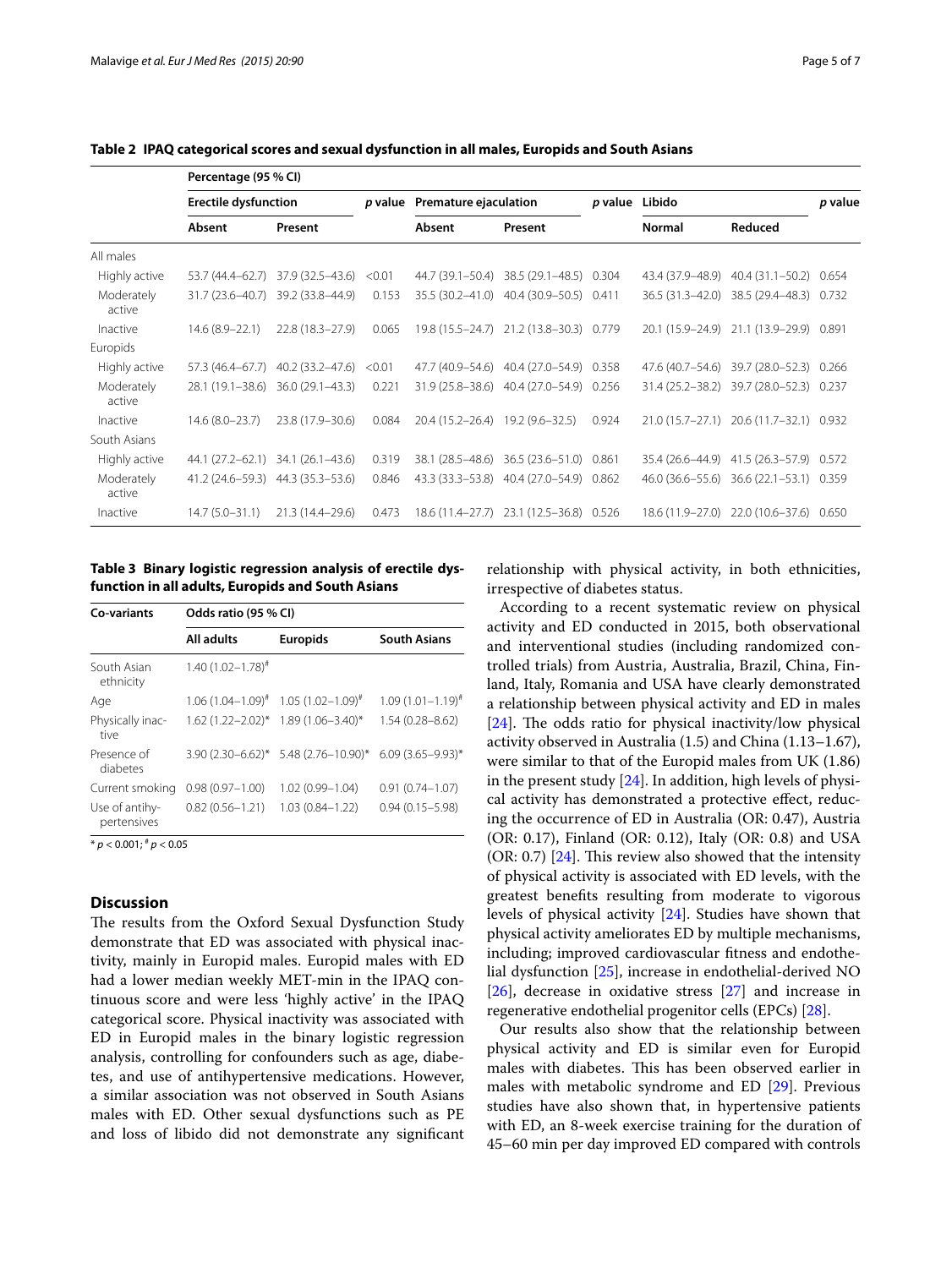who remained sedentary [\[30\]](#page-6-14). It is well known that ED is a strong predictor of poor quality of life in males with type 2 diabetes mellitus [[31,](#page-6-15) [32](#page-6-16)]. Furthermore, in males with type 2 diabetes without clinically overt cardiovascular disease, the presence of ED predicts a new onset of coronary heart disease (CHD) event [[33](#page-6-17), [34](#page-6-18)]. It is recommended that symptoms of ED be independently sought to identify high-risk subjects for comprehensive cardiovascular assessments [[33](#page-6-17)]. Hence, physical activity interventions in males with diabetes and ED, will not only improve quality of life, but will also help in reducing diabetes-related complications and their associated morbidity and mortality.

We did not observe any significant relationship between ED/PE/reduced libido and physical activity in South Asian males, both with and without diabetes. We were also unable to find any previous studies in literature that evaluated the association between physical activity and ED in ethnic South Asian males with and without diabetes. This observation could have been due to the inaccuracies in the measurement of physical activity in South Asians using the IPAQ. Hall and co-workers demonstrated that South Asians compared to Europeans, exhibited significantly lower fat oxidation and the same level of fat oxidation at the same relative intensities of exercise, but higher carbohydrate oxidation at the same absolute exercise intensities after adjusting for age, BMI and fat mass [[35\]](#page-6-19). Therefore, using similar MET values which were originally developed from Caucasians to estimate energy expenditure in South Asians may be erroneous. Furthermore, the coding of physical activity by type and intensity for South Asians is an area that has not been thoroughly studied at present. In addition South Asians are an ethnic group in which the willingness to discuss sensitive sexual issues is considered less than the Europids due to cultural reasons, even in postal survey as in the present study.

There are several limitations to our study, the crosssectional design of our study can only demonstrates an association between ED and identified risk factors, and limits the inference of causality. Therefore, it is important to conduct prospective studies in healthy adults and in newly diagnosed young-onset adult patients with diabetes without ED and look for causality during subsequent follow-up  $[36]$  $[36]$ . Furthermore, it is well known that self reported measures can over-estimate physical activity, and the IPAQ may do this more than other physical activity questionnaires [\[37](#page-6-21), [38\]](#page-6-22). Another limitation is that the MET values of some activities are not derived from actual oxygen consumption [\[39\]](#page-6-23).

## **Conclusions**

The results from the Oxford Sexual Dysfunction Study demonstrate that erectile dysfunction was associated with physical inactivity, mainly in Europid males, irrespective of diabetes status. This association was not observed in South Asian males with or without diabetes. Other sexual dysfunctions such as premature ejaculation and loss of libido did not demonstrate any significant relationship with physical activity, in both ethnicities, irrespective of diabetes status.

#### **Authors' contributions**

LSM, PW and JCL made substantial contribution to conception and study design and data collection. LSM, PR and PW were involved in refining the study design, statistical analysis and drafting the manuscript. LSM and PR critically revised the manuscript. All authors read and approved the final manuscript.

#### **Author details**

<sup>1</sup> Nuffield Department of Clinical Medicine, University of Oxford, Oxford OX3 7LJ, UK.<sup>2</sup> Oxford Radcliffe Trust, Oxford Centre for Diabetes, Endocrinology and Metabolism, Oxford, UK.<sup>3</sup> Ministry of Health Care and Nutrition, Colombo, Sri Lanka. 4 Department of Pharmacology, Faculty of Medicine, University of Colombo, Colombo, Sri Lanka.

#### **Competing interests**

The authors declare that they have no competing interests.

Received: 15 August 2015 Accepted: 30 October 2015 Published online: 05 November 2015

#### **References**

- <span id="page-5-0"></span>1. Fowler MJ. Microvascular and macrovascular complications of diabetes. Clin Diabetes. 2008;26(2):77–82.
- <span id="page-5-1"></span>2. Malavige LS, Levy JC. Erectile dysfunction in diabetes mellitus. J Sex Med. 2009;6(5):1232–47.
- <span id="page-5-2"></span>3. Penson DF, et al. Do impotent men with diabetes have more severe erectile dysfunction and worse quality of life than the general population of impotent patients? Results from the exploratory comprehensive evaluation of erectile dysfunction (ExCEED) database. Diabetes Care. 2003;26:1093–9.
- 4. Feldman HA, et al. Impotence and its medical and psychosocial correlates: results of the Massachusetts Male Aging Study. J Urol. 1994;151(1):54–61.
- <span id="page-5-3"></span>5. Goldstein I, et al. Oral sildenafil in the treatment of erectile dysfunction. Sildenafil Study Group. N Engl J Med. 1998;338(20):1397–404.
- <span id="page-5-4"></span>6. Morano S. Pathophysiology of diabetic sexual dysfunction. J Endocrinol Invest. 2003;26(3 Suppl):65–9.
- <span id="page-5-5"></span>7. De Berardis G, et al. Erectile dysfunction and quality of life in type 2 diabetic patients: a serious problem too often overlooked. Diabetes Care. 2002;25(2):284–91.
- <span id="page-5-6"></span>8. Enzlin P, et al. Sexual dysfunction in women with type 1 diabetes: a controlled study. Diabetes Care. 2002;25(4):672–7.
- <span id="page-5-7"></span>9. Thompson IM, et al. Erectile dysfunction and subsequent cardiovascular disease. JAMA. 2005;294(23):2996–3002.
- <span id="page-5-8"></span>10. Helmrich SP, et al. Physical activity and reduced occurrence of non-insulin-dependent diabetes mellitus. N Engl J Med. 1991;325(3):147–52.
- <span id="page-5-9"></span>11. Knowler WC, et al. Reduction in the incidence of type 2 diabetes with lifestyle intervention or metformin. N Engl J Med. 2002;346(6):393–403.
- <span id="page-5-10"></span>12. Church TS, et al. Exercise capacity and body composition as predictors of mortality among men with diabetes. Diabetes Care. 2004;27:83–8.
- <span id="page-5-11"></span>13. Kalter-Leibovici O, et al. Clinical socioeconomic, and lifestyle parameters associated with erectile dysfunction among diabetic men. Diabetes Care. 2005;28(7):1739–44.
- <span id="page-5-12"></span>14. Esposito K, et al. Determinants of female sexual dysfunction in type 2 diabetes. Int J Impot Res. 2010;22(3):179–84.
- <span id="page-5-13"></span>15. Mather HM, Keen H. The Southall Diabetes Survey: prevalence of known diabetes in Asians and Europeans. Br Med J (Clin Res Ed). 1985;291(6502):1081–4.